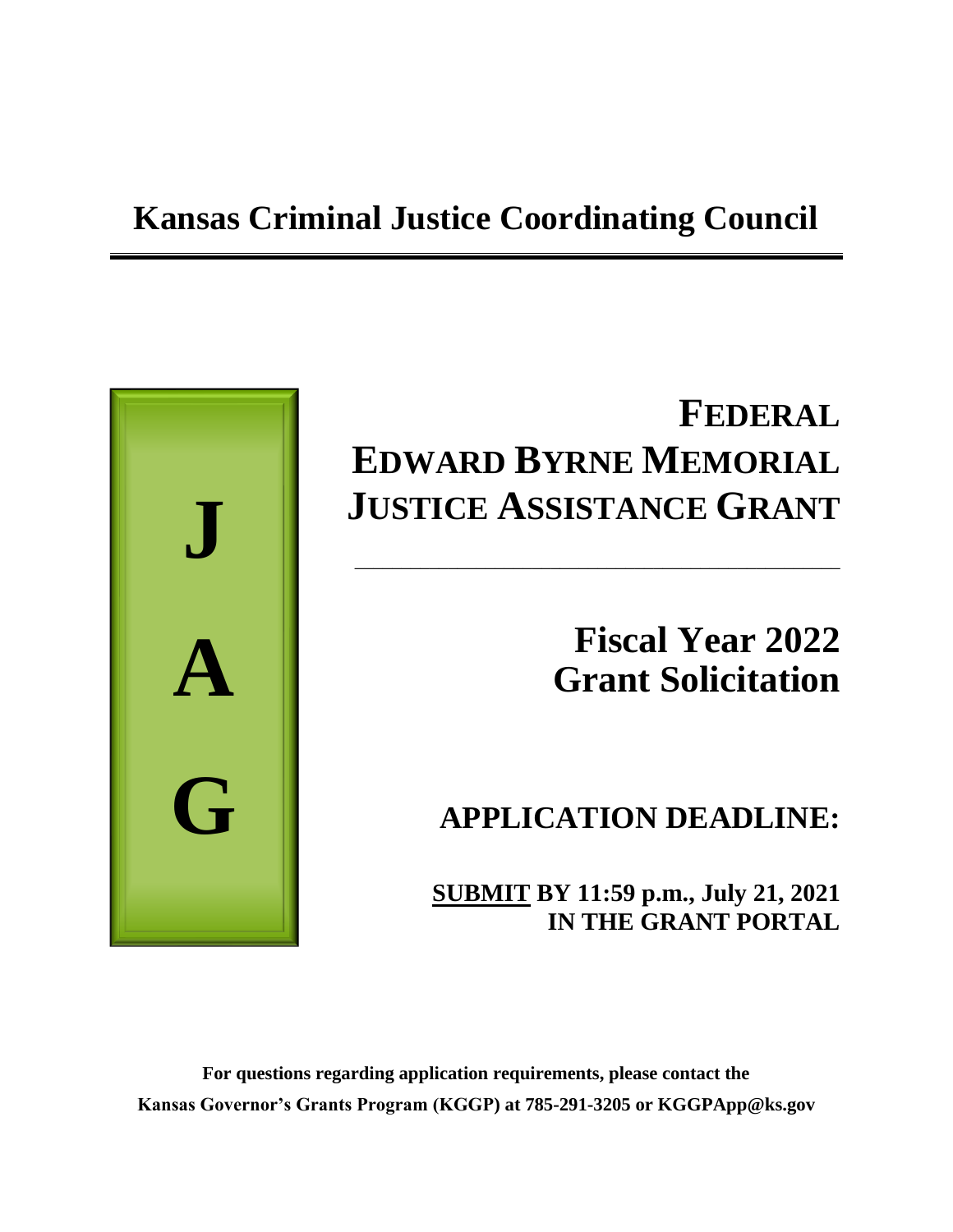# **Federal Edward Byrne Memorial Justice Assistance Grant (JAG) Program Guidelines**

# **Overview**

The Kansas Criminal Justice Coordinating Council (KCJCC) oversees the Federal Edward Byrne Memorial Justice Assistance Grant (JAG) Program. The Kansas Governor's Grants Program (KGGP) serves as staff for the KCJCC and state administering agency for the JAG program. The JAG funds are provided to criminal justice system partners to address crime and improve public safety. The JAG program is authorized by federal law 34 U.S.C. §10151-10158. The KCJCC and the federal JAG program guidelines establish eligibility criteria that must be met by organizations receiving JAG funds. Applicants eligible for JAG funding include units of state and local government; Native American Tribes; and nonprofit, community, and faith-based organizations, including underserved and culturally specific populations.

There will be approximately **\$2.15 million** available for grant awards. Please refer to the "Pass-Through Requirement" section for more information regarding the distribution of these funds. This is a competitive grant process with no guarantee of funding or continued funding of previous JAG projects.

JAG funds are intended to support the following purpose areas. Applicants must request funds for use in one or more of the following eight purpose areas:

- Law enforcement programs;
- Prosecution and court programs, including indigent defense;
- Prevention and education programs;
- Corrections and community corrections programs;
- Drug treatment and enforcement programs;
- Planning, evaluation, and technology improvement programs;
- Crime victim and witness programs (other than compensation); and
- Mental health programs and related law enforcement and corrections programs, including behavioral programs and crisis intervention teams.

In June 2019, the KCJCC approved the five-year Kansas Statewide Strategic Plan ("Strategic Plan") for the administration of this JAG program. The Strategic Plan outlines the planning process created by the KCJCC to ensure the best use of JAG funds. The process included the analysis of research regarding the current condition of the Kansas criminal justice system and the delivery and analysis of a stakeholder survey tool to identify the following three funding priorities:

- 1) Evidence-based practices that improve the criminal justice system response to mental illness;
- 2) Evidence-based practices to enhance drug enforcement and workforce retention for law enforcement; and
- 3) Evidence-based programming to provide prevention and education on crisis intervention, mental health, substance abuse, suicide, and juvenile delinquency.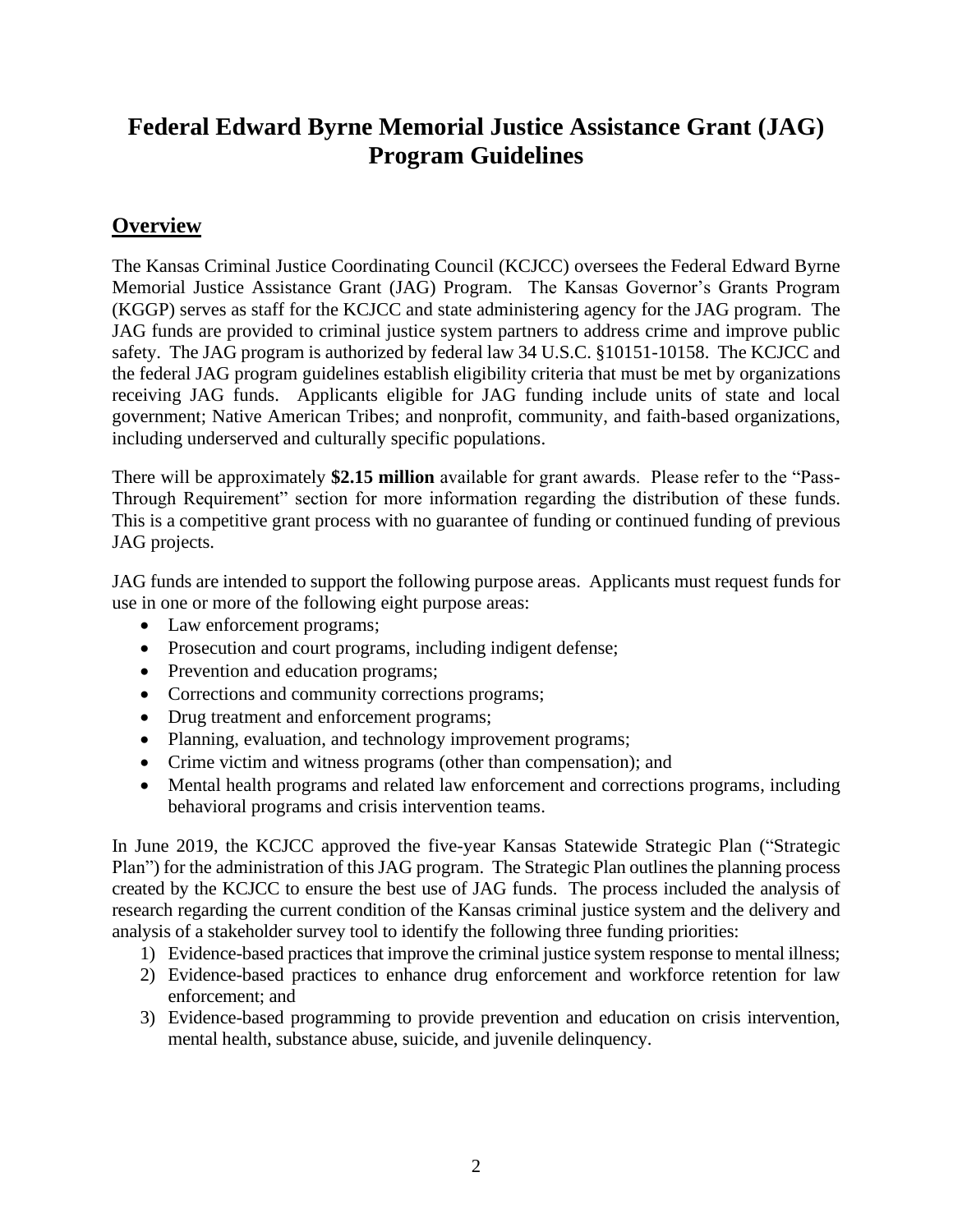## **Funding Priorities**

The KCJCC aims to reduce recidivism, improve officer safety, serve victims of crime, and improve information technology. Applicants should review the [Strategic Plan](http://www.grants.ks.gov/opportunities/edward-j-byrne-memorial-justice-assistance-grant-(jag)) in its entirety and consider how the proposed JAG project fits into the described KCJCC priorities. **Applications clearly supporting the priorities set forth in the Strategic Plan will take precedence to the extent feasible when subgrant awards are determined**.

The Strategic Plan identifies three priority programs.

- 1) Mental Health:
	- Evaluation/assessment of mental disorders, substance abuse disorders, and co-occurring disorders;
	- Crisis intervention team training and support; and
	- Residential inpatient behavioral health treatment programs.
- 2) Law Enforcement:
	- Crisis intervention/mental health/suicide prevention;
	- Drug enforcement; and
	- Workforce/hire and retain qualified staff.
- 3) Prevention and Education:
	- Substance abuse prevention (including prescription drugs); and
	- Suicide prevention.

The KCJCC focus on these three priority programs is aimed to maximize the impact of financial resources in such a way that measurable results can be demonstrated. Priority to receive funding will be given to applicants addressing these three priority programs and submit a complete application. The remaining funds, if any, will be considered for other allowable JAG purpose areas.

# **Pass-Through Requirement**

The KCJCC must ensure a predetermined percentage of JAG funds are passed through and awarded to units of local government (city or county) or awarded to entities for a project directly benefiting a unit of local government. For purposes of this grant project period, approximately 60 percent or more of the \$2.15 million must meet this pass-through requirement. Applications from nonprofit, community, and faith-based organizations that include voluntarily signed waivers from local jurisdictions indicating a benefit from the proposed grant project will receive priority over applications that do not include waivers. Waivers must be from each local jurisdiction in the proposed project service area, be on the local government letterhead, and include language stating the jurisdiction 1) recognizes the JAG funds in question are set aside for local government use; 2) believes the proposed project will provide a direct local benefit; and 3) agrees funding the project is in the best interest of the unit of local government.

# **Match Requirement**

Match is **not** required. However, applicants should note the KCJCC looks favorably on projects providing a match to optimize sustainability of the grant project. The KCJCC will give preference to applicants demonstrating a commitment from local and regional partners and communities. The applicant should describe monetary participation and assistance with project implementation in the Sustainability section of the Project Narrative.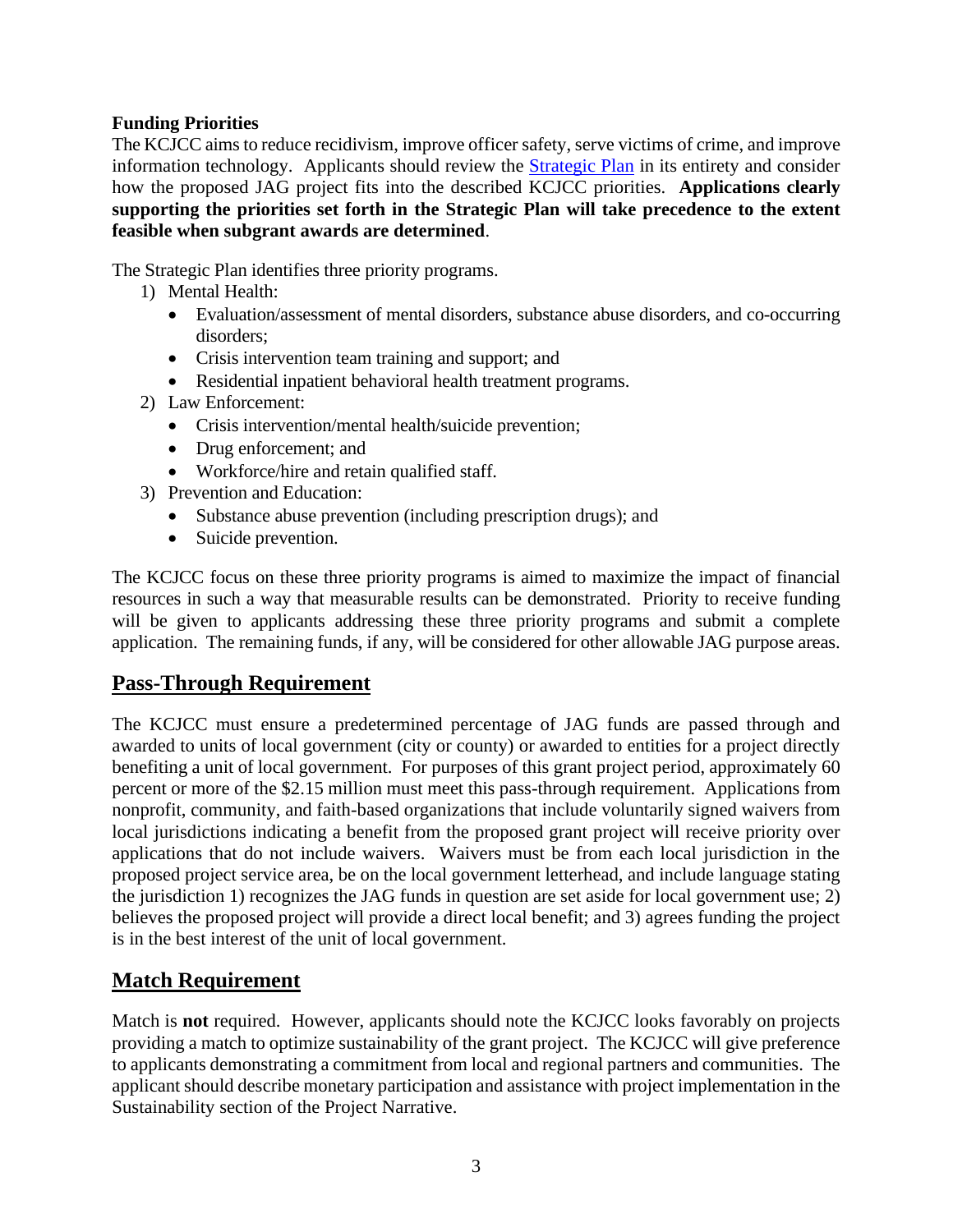Applicants cannot use JAG funds as any part of a match requirement for another grant program.

# **Limitations on the Use of Grant Funds**

JAG grant funds cannot be used for:

- Supplies unless itemized and essential. All miscellaneous supplies will be denied.
- Costs incurred in applying for, administering, or auditing the grant.
- Lobbying, fundraising, board development, or research projects.
- Expenses outside of the JAG purpose areas.
- Out-of-state travel.
- Security enhancements or any equipment to any nongovernmental entity, directly or indirectly, unless engaged in criminal justice or public safety.
- Grant projects generating any court disposition or other records unless the subgrantee ensures that those records are made available to state repositories if they are relevant to National Instant Criminal Background Check System determinations.

## **Fringe Benefits**

JAG funds used for fringe benefit costs shall not exceed the proportion of personnel costs supported by JAG funds.

## **Food and Beverage**

Purchasing food and/or beverages for any meeting, conference, training, or other event is not allowed. No food and/or beverages can be purchased with other funds constituting program income for a federal grant award. Exceptions to the restriction may be made only in cases where such sustenance is not otherwise available (i.e. extremely remote areas), or where a special presentation at a conference requires a plenary address where there is no other time for sustenance to be obtained. Such an exception would require prior written approval from the KGGP. This restriction does not apply to water provided at no cost, but does apply to any and all other refreshments, regardless of the size or nature of the meeting. Additionally, this restriction does not impact direct payment of per diem amounts to individuals in a travel status under the applicant's travel policy. The OJP guidance on food and beverage, conference planning, minimization of costs, and conference cost reporting is accessible on the [OJP web site.](http://ojp.gov/financialguide/DOJ/index.htm)

## **Travel**

Reimbursing in-state mileage expenses in excess of the applicant's approved policy rate or the current federal rate, whichever is lower. If the applicant chooses to reimburse at a rate in excess of this amount, per its agency policy, the applicant should be aware no grant funds administered by the KGGP may be used to make up the difference.

## **Body-Worn Camera**

Purchases of body-worn camera (BWC) equipment, or to implement or enhance BWC programs, requires certification by the agency stating policies and procedures are in place related to equipment usage, data storage and access, privacy considerations, and training. Applicants may use the Bureau of Justice Assistance [BWC Toolkit](https://www.bja.gov/bwc) to assist criminal justice departments in implementing BWC programs, policies, and best practices.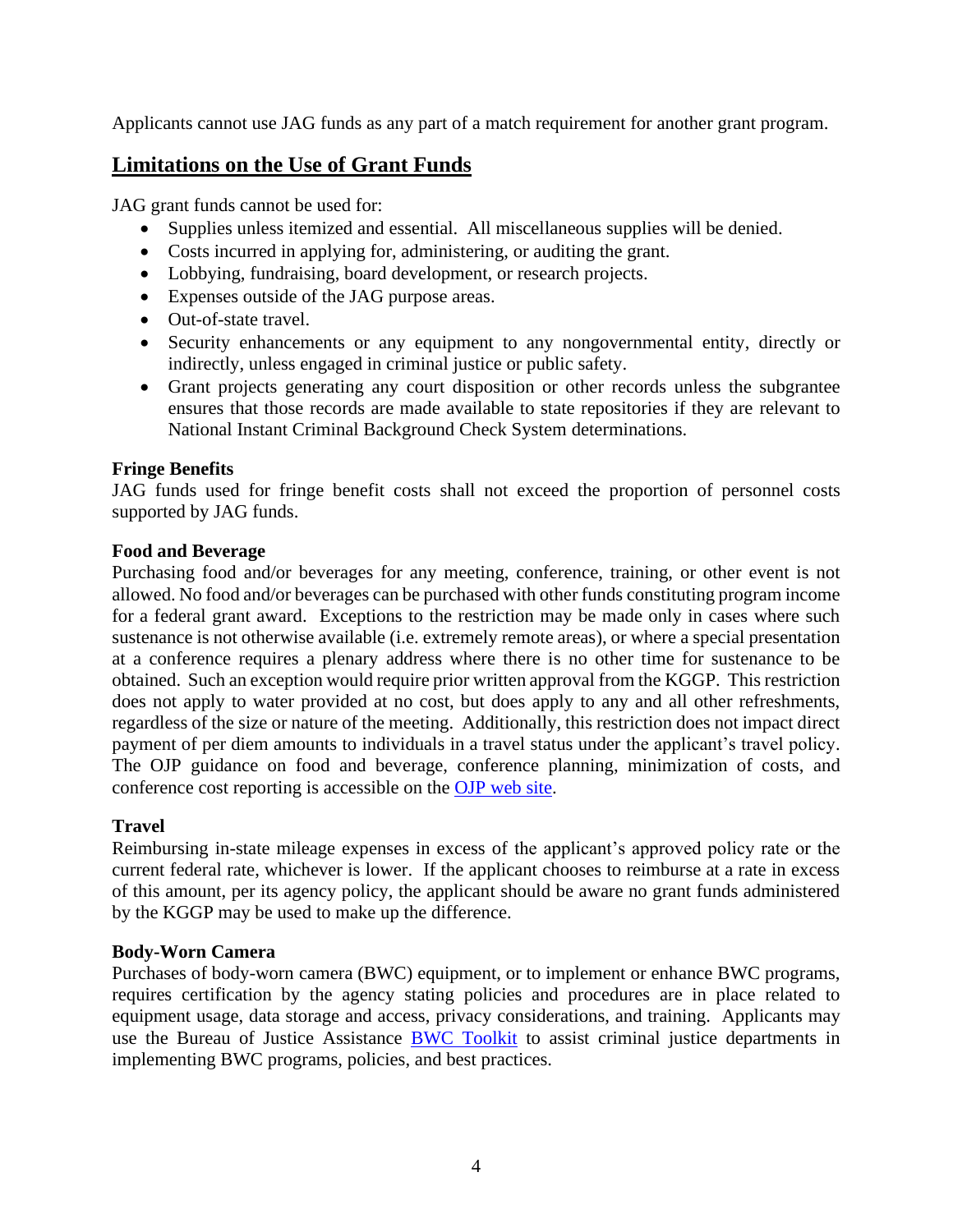#### **Body Armor**

Purchases of body armor requires certification by the law enforcement agency it has a written "mandatory wear" policy in effect and must ensure that the threat level, make, and model of the body armor have been tested and found to comply with the latest applicable [National Institute of](https://www.nij.gov/topics/technology/body-armor/Pages/standards.aspx)  [Justice ballistic or stab standards.](https://www.nij.gov/topics/technology/body-armor/Pages/standards.aspx) Additionally, body armor or armor vests must be "uniquely fitted vests" as this term is used in the context of the Bulletproof Vest Partnership Program (34 U.S.C. §10202(c)(1)(A)).

#### **Emergency Communications**

Emergency communications activities must comply with the [Current SAFECOM Guidance,](https://www.dhs.gov/publication/funding-documents) supports the Statewide Communication Interoperability Plan, and coordinated with the Statewide Interoperability Coordinator. All communications equipment purchased with JAG funding must be identified on quarterly performance metrics reports, and in compliance with the Department of Justice's [Global Justice Information Sharing Initiative](https://it.ojp.gov/global) guidelines and the [Global Standards](https://www.it.ojp.gov/gsp_grantcondition)  [Package.](https://www.it.ojp.gov/gsp_grantcondition) Applicants considering implementing communications technology projects may consider the First Responder Network Authority (FirstNet) Program (see [www.FirstNet.gov\)](http://www.firstnet.gov/).

#### **DNA Testing**

DNA testing of evidentiary materials must ensure eligible DNA profiles are uploaded to the Combined DNA Index System (CODIS) by a government DNA lab with access to CODIS. No profiles generated with JAG funding may be entered into any other non-governmental DNA database without prior expressed written approval from the KGGP and Bureau of Justice (BJA).

#### **Equipment**

Equipment is defined as assets with a useful life of one year or more and a cost of \$5,000 or more. For equipment purchases, the applicant shall:

- o Contact the Kansas Highway Patrol at 785-296-6800 to determine if equipment can be obtained at a lower unit price through the PARTNERS program; and
- o Contact the Kansas Department of Administration's Office of Facilities and Procurement Management at [purchweb@da.ks.gov](mailto:purchweb@da.ks.gov) or 785-296-2376 to determine if equipment and/or software can be obtained at a lower price. The applicant also may conduct a search for equipment and/or software at [http://da.ks.gov/purch/Contracts.](http://da.ks.gov/purch/Contracts)

## **Additional Prohibitions**

JAG funds shall not be used to purchase:

- o Vehicles (including unmanned aerial vehicles)
- o Drug dogs
- o Land acquisition
- o Luxury items
- o Construction projects
- o Infrastructure investments
- o Tanks or armored vehicles
- o Limousines
- o Vessels
- o Aircraft (including unmanned aircraft)
- o Fixed-winged aircraft
- o Real estate
- o Costs to support any casino or other gambling establishment
- o Aquariums
- o Zoos
- o Golf courses
- o Swimming pools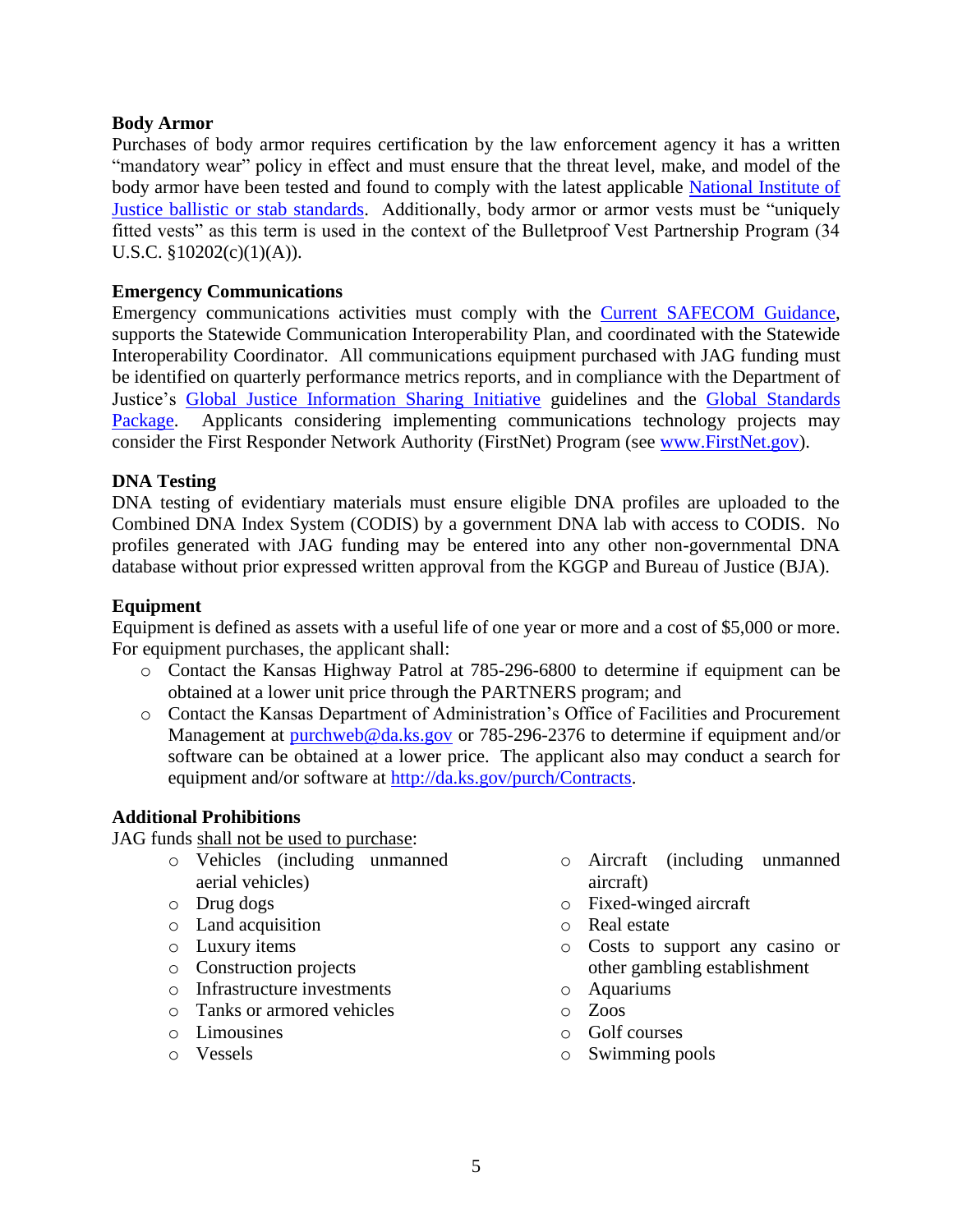Misuse of grant funds may result in a range of penalties, including suspension of current and future funds, suspension or debarment from federal grants, recoupment of monies provided under a grant, and civil and/or criminal penalties.

# **Supplanting**

JAG funds shall be used to supplement, **not** supplant, other federal, state, or local funds that would otherwise be available for the proposed activities. The following guidelines should be used in determining the supplanting of funds. Although the examples provided below relate specifically to staffing scenarios, supplanting is not limited to personnel. Supplanting can occur in any budget line item if sufficient documentation cannot support that a JAG award has not replaced funds otherwise available for the same program or purpose.

- **Defined:** To reduce federal, state, or local funds for an activity specifically because JAG funds are available (or expected to be available) to fund that same activity. JAG funds must be used to **supplement** existing funds for program activities and may **not replace** federal, state, or local funds that have been appropriated or allocated for the same purpose. Additionally, JAG funding may not replace federal, state, or local funding that is required by law. In instances where a question of supplanting arises, the applicant or subgrantee may be required to substantiate that the reduction in non-JAG resources occurred for reasons other than the receipt or expected receipt of JAG funds.
- Example 1 Organization A appropriated or otherwise secured funds in FY22 for salary and benefits for 10 corrections officers. In FY22, Organization A is awarded JAG funds designated for the hiring of two additional corrections officers. Organization A expended the JAG award as intended, and now has 12 corrections officers.

In this scenario, Organization A has used JAG funds to supplement existing funds for program activities. Thus, supplanting has **not** occurred. If any of the corrections officers had left the organization during FY22 and Organization A did not follow established recruitment procedures to replace these officers or utilized JAG funding for those positions for other purposes, supplanting **would** have occurred.

Example 2 Organization B appropriated or otherwise secured funds in FY21 for salary and benefits for 10 corrections officers. Due to budget projections for FY22, Organization B expects to lay off four corrections officers (facts that Organization B is able to substantiate). In FY22, Organization B is awarded JAG funds designated for hiring three additional corrections officers. At the beginning of FY22, Organization B lays off one corrections officer and uses JAG funds to continue the salary and benefits for the other three corrections officers. In this scenario, Organization B will use JAG funds to pay the salary and benefits for three corrections officers who would have been laid off but for the availability of JAG funds. Therefore, supplanting has **not** occurred.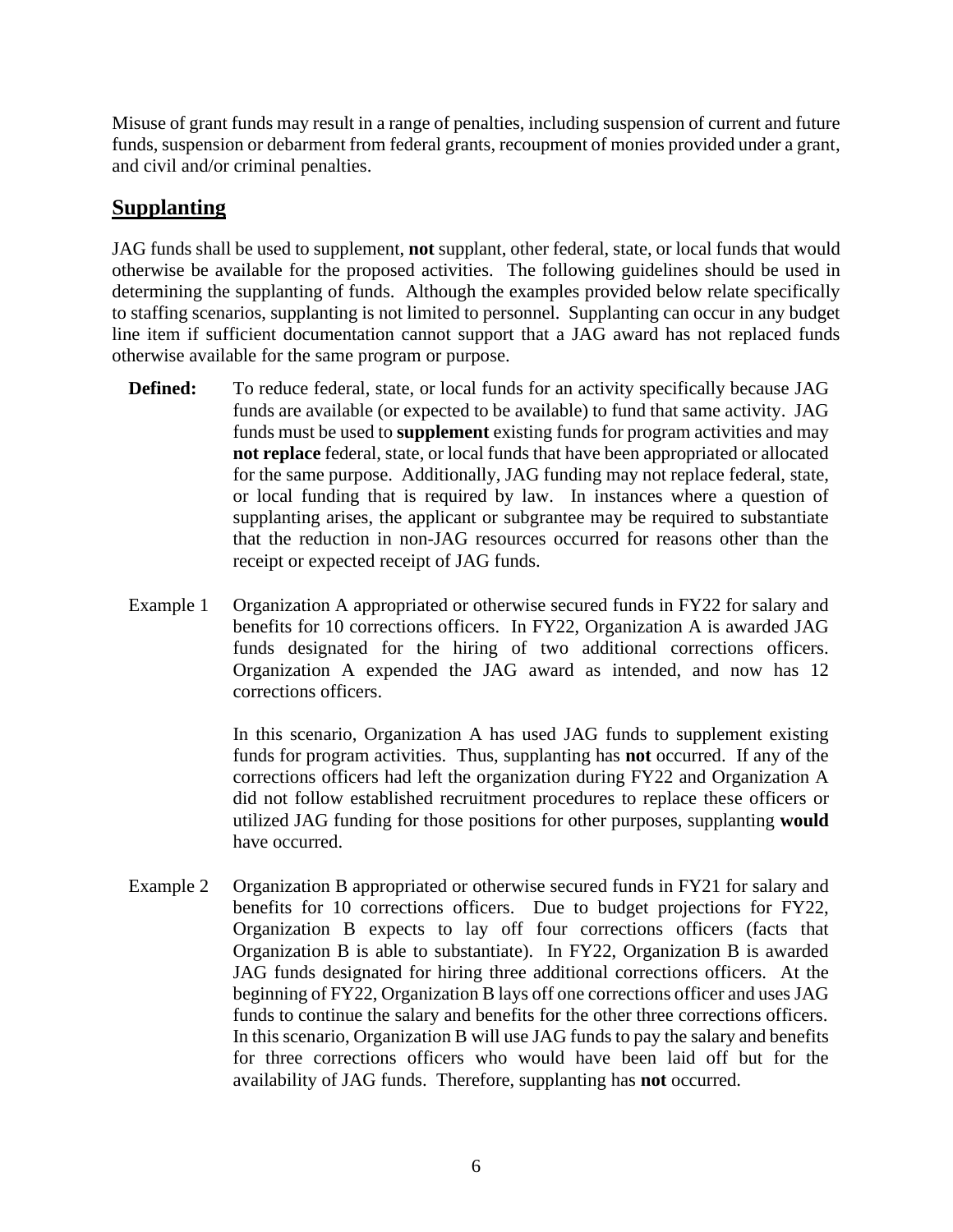Example 3 Organization C appropriates or otherwise secures funds in FY22 for salary and benefits for 10 corrections officers. Organization C plans to use JAG funds to pay the salaries of two additional corrections officers. Subsequently, however, Organization C opts to use two current experienced employees for this effort and uses JAG funds to pay their salaries and benefits. In doing so, Organization C determines that the remaining employees could handle the services and does not attempt to backfill the positions.

> In this scenario, by replacing existing funds with JAG funds, supplanting **has** occurred. Although Organization C may use experienced staff to fill the new JAG-funded corrections officer positions, use of the JAG funds has not **supplemented** funds for program activities, but has **replaced** those funds through Organization C's decision not to hire replacements for staff designated for JAG-funded activities.

# **Program Income**

Applicants generating program income through the implementation of a JAG-funded project must ensure that the accounting system in place has the capability to track grant project income in accordance with federal and state financial accounting requirements. All JAG**-**funded grant project income, regardless of amount, is restricted to the same uses as the JAG project and must be expended as soon as possible. Program income from asset seizures and forfeitures is considered earned when the court has adjudicated the property. Use of program income must meet the guidelines established by the U.S. Department of Justice [DOJ Grants Financial Guide](http://ojp.gov/financialguide/DOJ/index.htm) effective edition.

# **Grant Application Deadline**

Grant applications must be submitted via the Grant Portal **by 11:59 p.m. July 21, 2021**.

# **Funding Availability and Grant Project Period**

Grant projects funded by this JAG program shall be for a period of 12 months from October 1, 2021, to September 30, 2022. Any funds not obligated by September 30, 2022, must be returned to the KGGP.

# **Grant Recipient Compliance and Reporting Requirements**

Applicants awarded JAG funds are expected to comply with the JAG program requirements set out in the grant assurances, reporting requirements, and any requirements arising as a result of a compliance review. The KGGP will conduct a compliance review of each JAG award. Failure to comply with these requirements may result in suspension or termination of grant funding.

In addition, subgrantees must comply with the provisions of the Federal Office of Management and Budget (OMB) Uniform Guidance for Federal Awards, [2 CFR Part 200,](http://www.ecfr.gov/cgi-bin/text-idx?SID=2c6d1c9f8de1f9619110b4599d84a234&mc=true&node=pt2.1.200&rgn=div5#_top) and the U.S. Department of Justice [DOJ Grants Financial Guide](http://ojp.gov/financialguide/DOJ/index.htm) effective edition, which includes maintaining appropriate programmatic and financial records that fully disclose the amount and disposition of JAG funds. This includes, but is not limited to: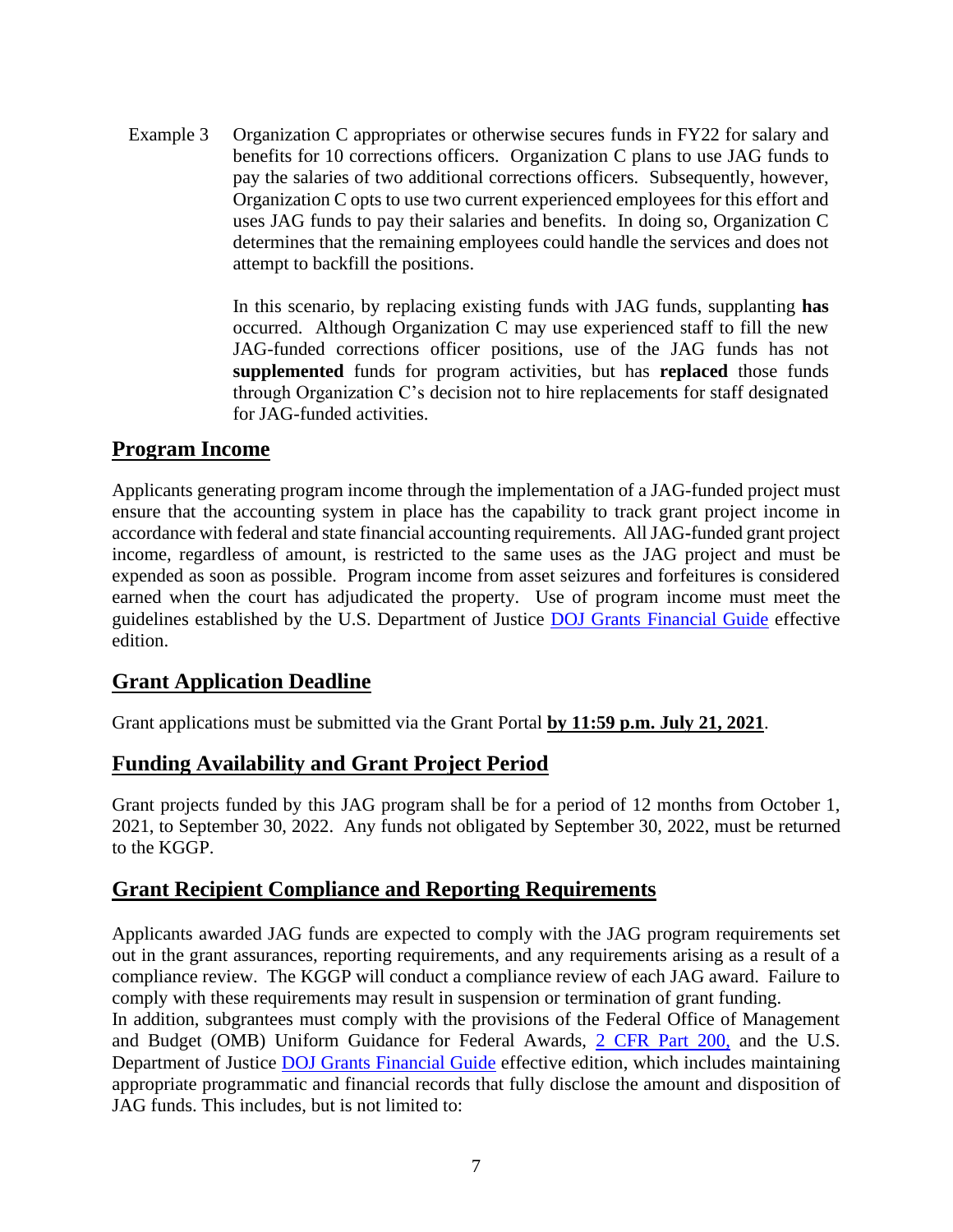- Financial documentation for disbursements;
- An accounting system that tracks the JAG funds separately from all other funds with a distinct identifier;
- Daily time and activity records specifying time and type of service devoted to allowable JAG activities;
- Grant project files;
- The portion of the grant project supplied by other sources of revenue;
- Job descriptions;
- Contracts for services:
- Statistical documentation; and
- Other records that facilitate an effective audit and grant analysis for compliance.

Agencies receiving JAG funding are required to submit the following certification and reports:

- Copy of the current **Equal Employment Opportunity Plan Certification** verifying such has been submitted to the U.S. Department of Justice, Office of Justice Programs, Office for Civil Rights.
- **Five Most Highly Compensated Officers Certification** must be submitted to open the award.
- Monthly **Financial Status Report** provides fiscal information on expenditures made during the month. Monthly reimbursements are made based on these expenditure reports. These reports are due 15 calendar days after the end of each month.
- The **Grant Project Narrative Report** provides a narrative description of the activities and services provided with grant project funds. The annual report is due October 15.
- The **Performance Measurement Tool (PMT) Report** provides grant project statistical data and accountability metrics. PMT Reports must be submitted via the Federal Bureau of Justice PMT website within 15 calendar days after the end of each quarter. **All law enforcement agencies must** submit accountability metrics data related to training on use of force, racial and ethnic bias, de-escalation of conflict, and constructive engagement with the public that officers have received.
- The **Program Income/Expenditure Report** provides information regarding JAG projectgenerated program income/expenditures incurred during the reporting period. These reports are due 15 calendar days after the end of each quarter.
- The **Projection of Final Expenditures Report** is due July 15.
- Any other reporting procedures that may be required by the federal government, the KCJCC, or the KGGP.

Agencies submitting late, incorrect, or incomplete reports will not receive payment until the next scheduled payments for grant programs. Repeatedly late reports, failure to submit reports or supporting documentation required by the grant assurances, or failure to respond to compliance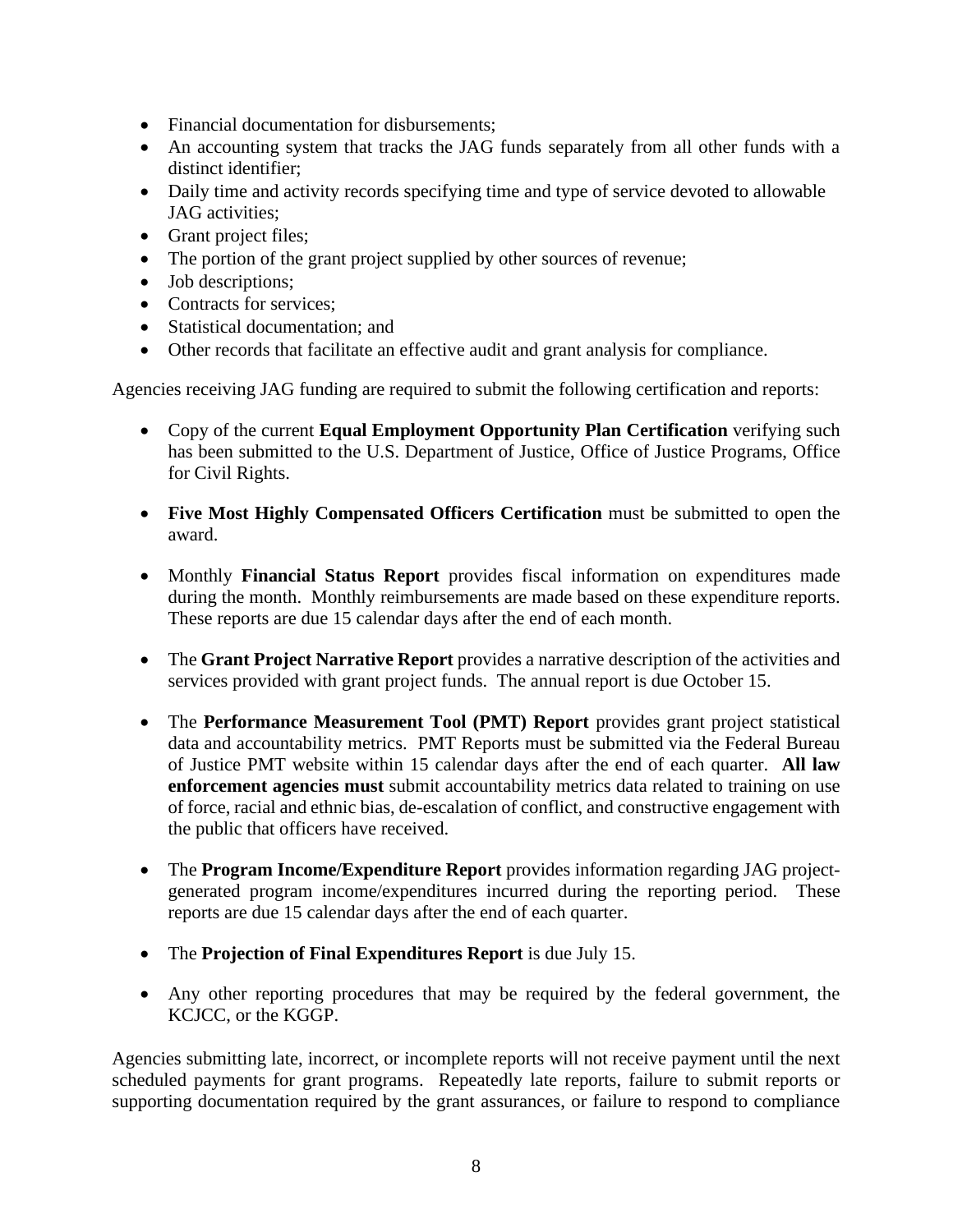review findings in the timeframe provided may result in the suspension of grant funds. The subgrantee must come into compliance with grant requirements before grant funds will be paid.

Copies of all financial and statistical supporting documentation must be maintained by the agency for a period of five years following the closeout of the grant award.

# **Review of Applications**

The KCJCC makes the final grant award decisions for all applications. The KCJCC will review grant applications in an open meeting. Notice of the KCJCC meeting will be posted on the [KGGP](http://www.grants.ks.gov/opportunities/edward-j-byrne-memorial-justice-assistance-grant-(jag))  [JAG webpage.](http://www.grants.ks.gov/opportunities/edward-j-byrne-memorial-justice-assistance-grant-(jag)) Applications submitted incomplete, with *any* missing components or information, will receive consideration only after all other successfully completed applications have been considered.Applicants will be notified via the Grant Portal of the grant award decision. Please do not call regarding the status of an application.

Each grant application will be evaluated using the following criteria:

- Applicant agency support of the priorities of the JAG program as set forth in the Strategic Plan;
- Record of successful implementation of services in the criminal justice field;
- Quality of any needs assessment in terms of proposed services;
- Demonstration of clear, measurable, and appropriate grant project objectives and activities consistent with the purpose areas outlined in the grant application instructions;
- Efficacy of evaluative components, both programmatic and fiscal;
- Relevant budget information;
- Submission of all required documents and a complete application; and
- Applicant agency's ability to fulfill all of the requirements of the JAG program.

# **Grant Portal Instructions**

Review the information for submitting an application via the [Grant Portal instructions.](http://grants.ks.gov/docs/default-source/how-to-guides/application-portal-instructions.pdf?sfvrsn=4) For technical assistance regarding the JAG program guidelines or application submission, contact the Kansas Governor's Grants Program at 785-291-3205 or by email at [KGGPApp@ks.gov.](mailto:KGGPApp@ks.gov)

# **Application Requirements**

Please read the JAG solicitation and requirements in their entirety before completing the grant application, as there have been substantive changes from previous years. Submit application documents in 12 pt. Times New Roman, number the pages of the Project Narrative, and title each document filename as indicated below. Do not submit any section of the application in landscape format. Do not submit any items not specified in the instructions.

The application must include the following items:

- \_\_\_\_\_ General Information (completed in Grant Portal)
- Executive Summary (separate document to upload; not to exceed one page)
- **EXECUTE:** Project Narrative (separate document to upload; not to exceed 10 pages)
- \_\_\_\_\_ Grant Project Budget (completed in Grant Portal)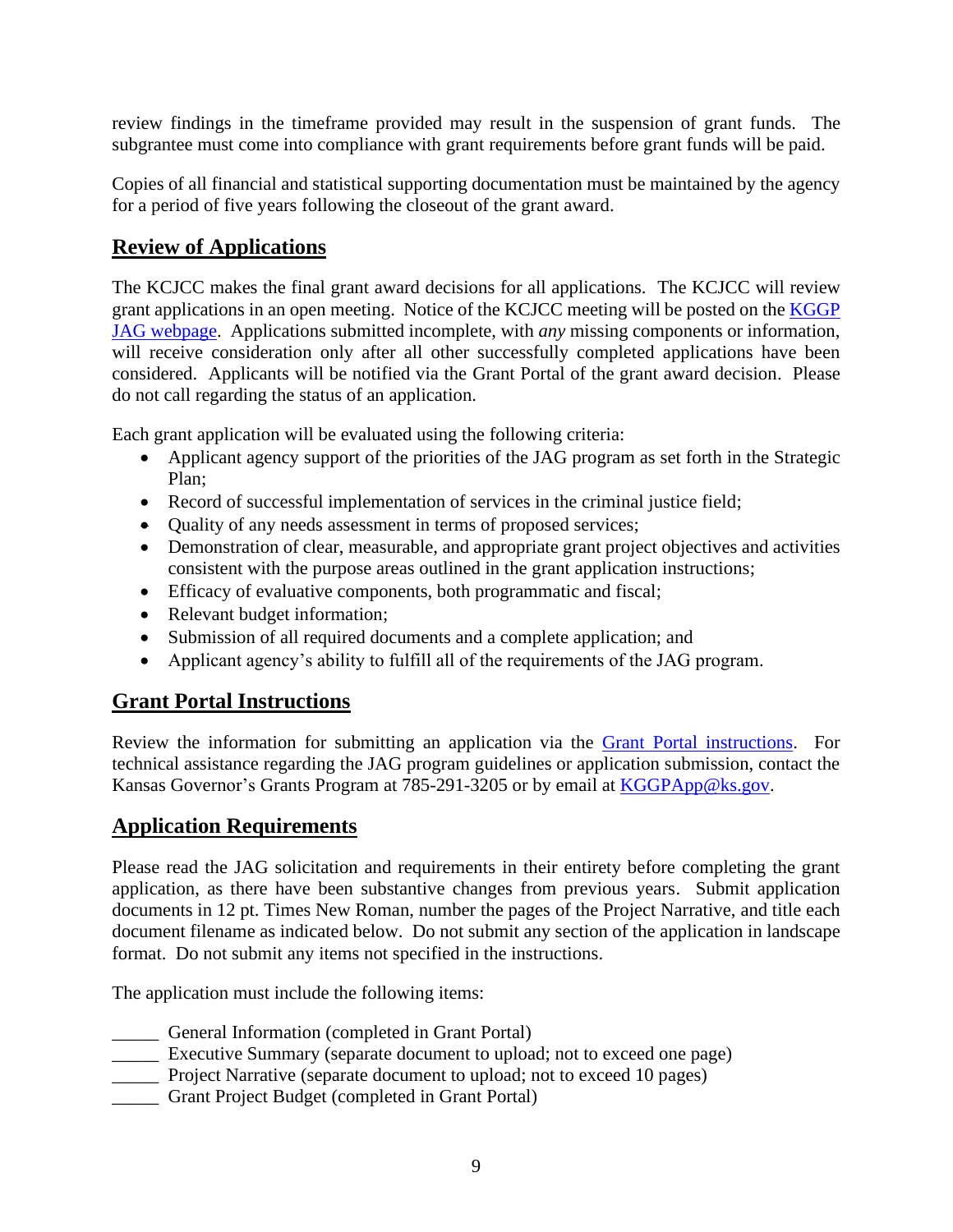- **EXECUTE:** Agency Budgets (separate document to upload)
- \_\_\_\_\_ Grant Management Capacity (separate document to upload)
- Proof of  $501(c)(3)$  status, if applicable (separate document to upload)
- \_\_\_\_\_ Certificate of Good Standing, if applicable (separate document to upload)
- \_\_\_\_\_ Local Jurisdiction Waivers, if applicable (separate document to upload)

# **General Information (completed in Grant Portal)**

Applicants must complete the General Information page online. Please note the language provided in the "Brief Description of Proposed Grant Project" field may be utilized on public websites and documents to describe the purpose of the project and proposed accomplishments of the grant project.

# **Executive Summary (separate document to upload - not to exceed one page)**

Provide an Executive Summary, not to exceed one page in length, summarizing the proposed project. The Executive Summary shall include a brief description of the problem being addressed, the targeted outcome to be achieved, and any partnerships to be utilized. The applicant must state which specific purpose area(s) from the list on page two of this document that the project supports.

# **Project Narrative (separate document to upload - not to exceed 10 pages)**

The following items must be included in the Project Narrative. Include each item in the order listed below and clearly label each section. The Project Narrative pages shall be numbered and shall not exceed 10 pages in length.

#### **Problem Statement and Needs Assessment**

The submission of an application presumes there is a definable problem that will be addressed by the requested grant funds. Provide a detailed explanation of the problem that will be addressed, either in whole or in part, with the requested grant funds. Provide data supporting the problem to be addressed in the grant application and site the source of the data provided. Describe how the grant funds will address the problem. Describe any needs assessment that was used to develop the problem statement. Data may include sources such as an evaluation of agency service activity, law enforcement reports, number of 911 calls, or other assessment. If the applicant is comparing local data to state or national data, include information establishing the need locally or describing why the local community is limited in resources to address the problem.

#### **Justification of Need for Grant Funds/Increase Request**

Applicants must explain why the proposed project is cost effective, demonstrate how the jurisdiction and/or community will maximize cost effectiveness of grant expenditures, and provide a description of cost effectiveness in relation to potential alternatives and the goals of the project. Applicants should state whether other funds have been sought to support the program and describe the outcome of those efforts. If the applicant applied directly to the BJA for JAG funds, the applicant must provide a detailed explanation of the request and explain why State JAG funds are needed.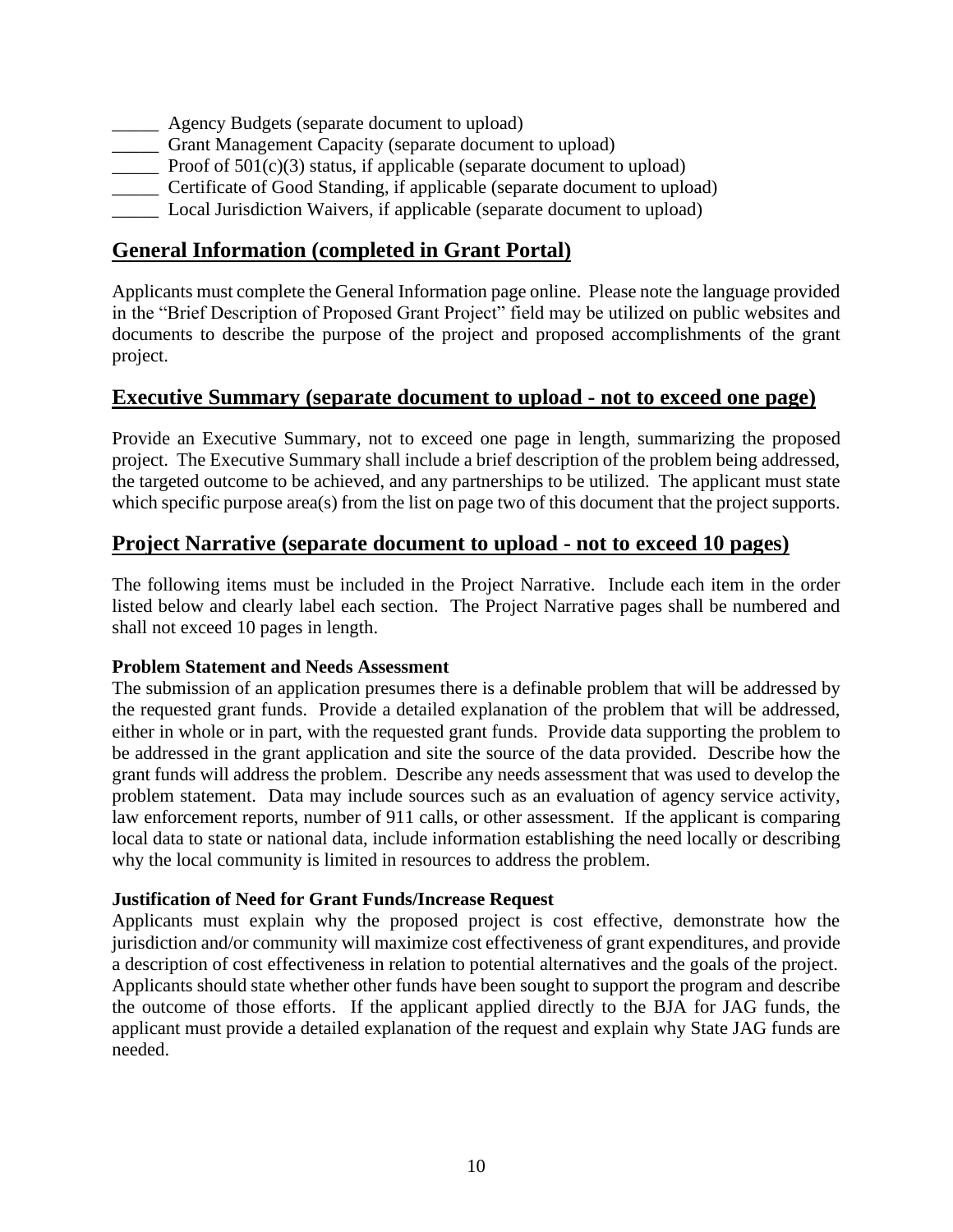## **Grant Project Goal(s) and Objectives**

State the goal(s) of the proposed grant project. This should not be the goals of the entire agency but should be specific to the proposed JAG-supported project.

List the objectives to be accomplished to achieve each goal listed. Objectives should be specific, measurable, realistic, and consistent with the goals of the grant project and cover a single event or outcome. Include the activities for each objective and explain how each objective will be measured. Specifically identify any evidence-based programs and/or practices being incorporated into the proposed objectives and activities. Please visit the [KGGP Resource page](http://www.grants.ks.gov/resources/getting-started) for more guidance on developing goals and measurable objectives.

## **Example (follow the format below):**

| Objective                                                                                                                        | <b>Activities/Time Frame</b>                                                                                                                                 | <b>Person Responsible</b>                                             |  |
|----------------------------------------------------------------------------------------------------------------------------------|--------------------------------------------------------------------------------------------------------------------------------------------------------------|-----------------------------------------------------------------------|--|
| 1. Three drug elimination<br>specialists will be hired.                                                                          | 1.<br>be posted.<br>Job notices<br>will<br>will<br>conducted.<br>Interviews<br>be<br>October 1 - 31                                                          | 1. Program Director                                                   |  |
| 2. Drug use among junior<br>high students will decrease<br>by 5% as measured by<br>comparing most current<br>KCC survey results. | curriculum will<br>2.<br>Drug<br>be<br>implemented. Classes will participate<br>twice a week during the school year.<br>November - May<br>August - September | elimination<br>2.<br>Drug<br>specialists                              |  |
| 3. Junior high students will<br>participate in the peer<br>mediation program.                                                    | 3. (a) Students will vote for peer<br>mediators.<br>October 1 - 31                                                                                           | 3. (a) Drug elimination<br>specialists                                |  |
|                                                                                                                                  | (b) Mediation program will meet once<br>a week during the school year.<br>November - May<br>August - September                                               | elimination<br>(b)<br>Drug<br>specialists<br>and<br>peer<br>mediators |  |

**Goal I:** Teen drug involvement in Springfield will decrease.

# **Grant Project Performance Measures and Results**

Applicants receiving JAG funds will be required to demonstrate how the grant project was implemented and if the project achieved the results expected based on the data collected and evaluated. Please describe the following information:

- Process used for monitoring the implementation, progress, and outcomes of the grant project;
- What data will be collected:
- How the data collected will be used to ensure the success of the grant project;
- Criteria used to evaluate the activities and/or services provided through the proposed grant project;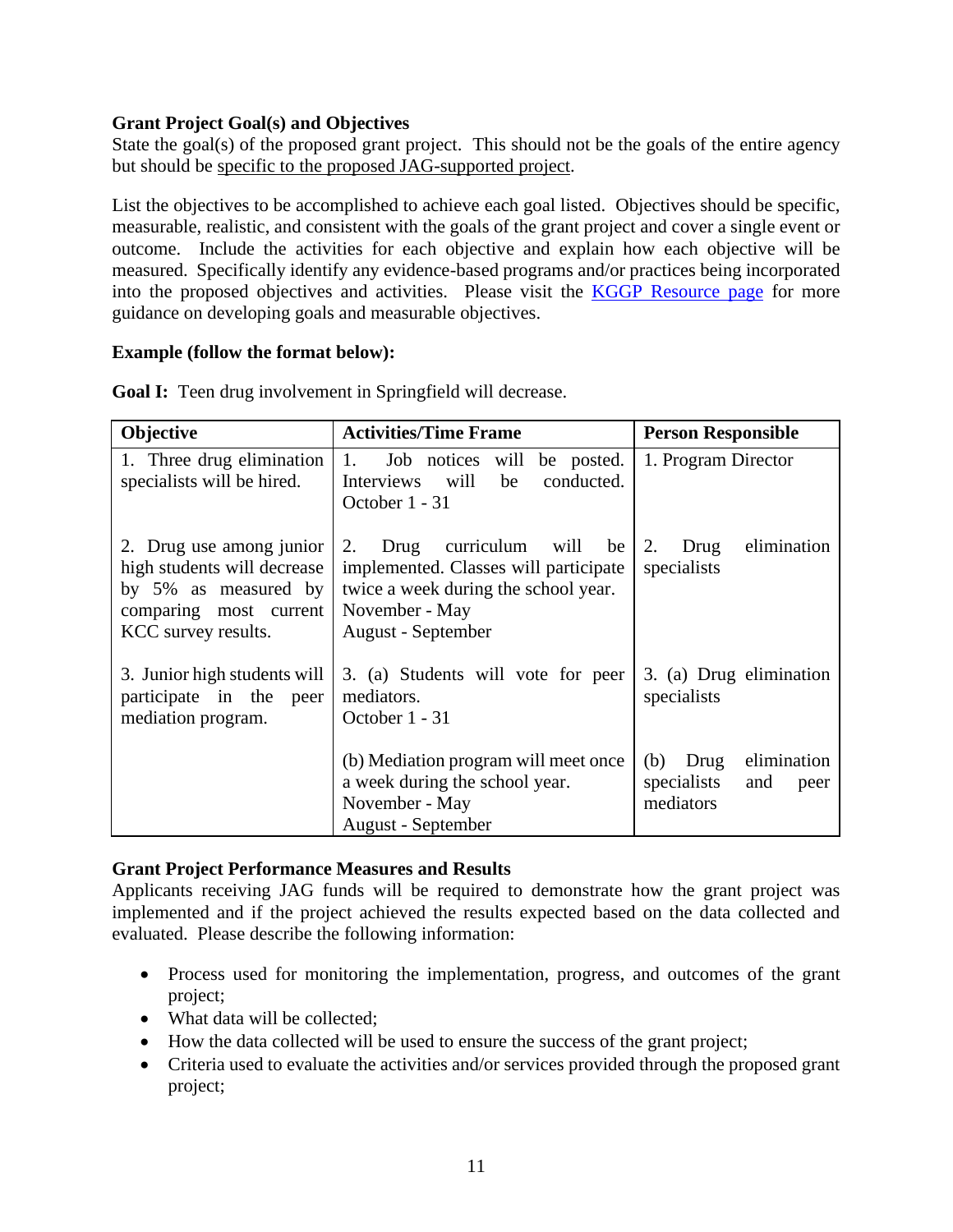- How the proposed objectives are measured and how the applicant will determine whether the proposed grant project is effectively and efficiently reaching the proposed goals and objectives; and
- What the grant project will achieve.

#### **Grant Project Staff**

Provide a list of each staff member to be funded with the grant, include staff who will be responsible for monitoring and evaluating the grant project. Include the name, title, and a brief job description for each staff listed. In addition, describe how this staffing pattern will help meet the goals of the grant project.

#### **Sustainability**

Although match is not a JAG program requirement, applicants should note the KCJCC looks favorably on projects providing a match to optimize sustainability of the grant project. The KCJCC will give preference to applicants demonstrating a commitment from local and regional partners and communities. Provide a detailed description that explains what efforts are being made, or will be made, to ensure the long-term fiscal and programmatic sustainability of the project and program. The applicant must detail how the project will be funded in future years if JAG funding declines or is not available. If the applicant is proposing to purchase equipment with JAG funds, describe what plans will be used for maintenance and future replacement costs.

#### **Criminal History Record Information**

If the applicant is a law enforcement agency, the applicant must verify in this section whether the applicant is meeting the statutory requirements (K.S.A. 21-2501a *et seq.* and K.S.A. 22-4701 *et seq.*) for submission of criminal offense and criminal history data to the Kansas Bureau of Investigation. If the applicant law enforcement agency is not submitting the required data, describe the barriers preventing the data submission from occurring and what action the applicant is taking toward meeting data submission requirements.

#### **Civil Rights Contact Information**

Applicants must include the name, address, and telephone number of the civil rights contact person who is responsible for ensuring all applicable civil rights requirements are met and who will act as liaison in civil rights matters.

#### **Current Board President Contact Information**

If the applicant is a nonprofit organization, the applicant must include the name, profession, address, phone number, email address, and the term of service for the current Board President.

#### **System for Award Management (SAM) Registration and Unique Entity Identifier**

Applicants must establish and maintain an active registration status in the [SAM.](http://www.sam.gov/) The applicant must provide 1) the agency's unique entity identifier as required for SAM registration, and 2) the current SAM expiration date.

#### **Current Audit Report**

All applicants **must** provide information in this section of the Project Narrative on when the organization's most recent financial audit was completed, who performed the audit, what period it covered, whether the applicant met the threshold for a Single Audit, and where the audit is filed.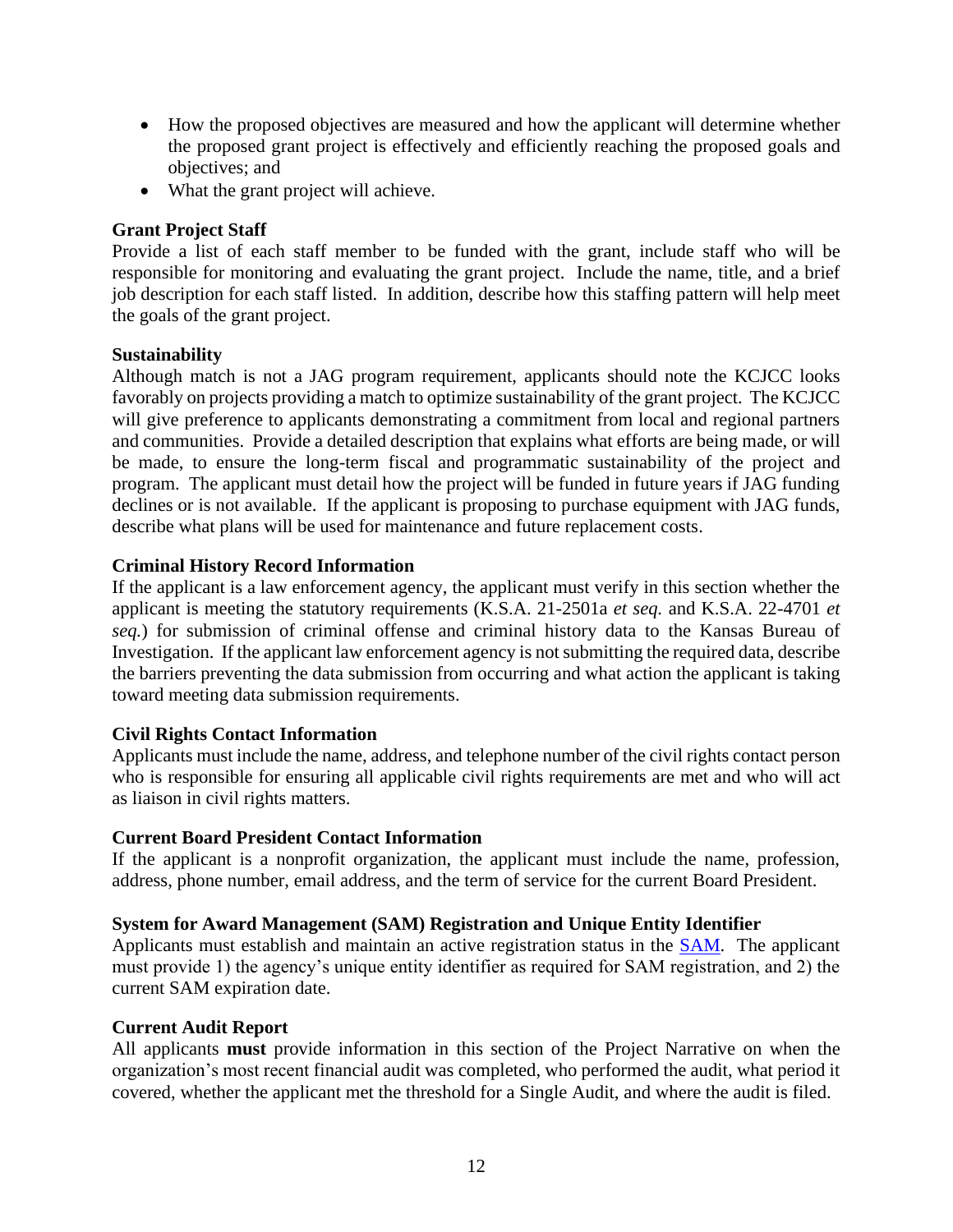If the KGGP has **not** received a copy of the nonprofit, community, or faith-based organization's most recent audit report, including the Single Audit report if applicable, and Internal Revenue Service (IRS) Form 990, those items must be forwarded by U.S. Mail to:Kansas Governor's Grants Program, Landon State Office Building, 900 SW Jackson, Room 304 North, Topeka, KS 66612-1220. Include with the audit the Auditor's Letter to Management if applicable. If there are any findings and/or recommendations in the audit report or in the Letter to Management, explain how the findings and/or recommendations were, or will be, addressed by the applicant agency.

If the applicant is a city or county government, a current audit does not need to be submitted. However, governmental agencies **must** provide information on when the most recent audit was completed, who performed the audit, what period it covered, whether the applicant met the threshold for a Single Audit, and where the audit is filed.

# **Grant Project Budget (completed in Grant Portal)**

The applicant must submit a reasonable and cost-effective grant project budget. All grant projectspecific budget information is completed online within the provided data fields of the Grant Portal. No *grant project* budgetary documents are uploaded as part of the application.

Requested line items must be clearly linked to the proposed activities to be conducted in achieving the goals and objectives of the project. The budget must adhere to allowable costs and activities as outlined in this JAG solicitation, OMB Uniform Guidance for Federal Awards, [2 CFR Part 200,](http://www.ecfr.gov/cgi-bin/text-idx?SID=2c6d1c9f8de1f9619110b4599d84a234&mc=true&node=pt2.1.200&rgn=div5#_top) and the U.S. Department of Justice [DOJ Grants Financial Guide](http://ojp.gov/financialguide/DOJ/index.htm) effective edition.

A detailed calculation and brief narrative explanation must be provided in the Description field of each line item. Calculations shall clearly demonstrate how the requested amounts were derived. Personnel must be listed by the agency-assigned title for the position. Positions should be classified as "New" *only if* the requested position would be a new position for the agency. Personnel and associated fringe benefit costs must be demonstrated in terms of full compensation and the percentage of time to be devoted to the JAG project for each position requested. Training events and other travel costs must be specifically identified to the extent possible. Following are examples of descriptions that might be used for line item requests. Visit [Writing a Grant Project Budget](https://grants.ks.gov/docs/default-source/how-to-guides/writing-a-grant-project-budget-guide.pdf?sfvrsn=2d1f541a_4) for more guidance.

|                        |          | Request  | Description                                                                       |  |
|------------------------|----------|----------|-----------------------------------------------------------------------------------|--|
| Project                |          | \$10,375 | Full-time, salaried, 25% of time on project; employees                            |  |
| Coordinator            |          |          | scheduled to receive a 5% raise on Jan 1 <sup>st</sup> : (\$40,000 x .25 year) +  |  |
|                        |          |          | (\$42,000 x .75 year) x .25 of time                                               |  |
| Substance              |          | \$6,474  | Full-time, hourly, 40 hrs/wk, 20% of time on project; employee                    |  |
| <b>Abuse Counselor</b> |          |          | scheduled to receive a 5% raise on Jan 1 <sup>st</sup> : (\$15.00/hr x 520 hrs) + |  |
|                        |          |          | $($15.75/hr \times 1,560 hrs) = $32,370 \times .20 \text{ of time}$               |  |
| Conferences/           | <b>S</b> | 950      | Crime Victims' Rights Conference, April, Wichita:                                 |  |
| Workshops              |          |          | $($135$ registr. x 2 staff) + (200 mi. x \$.50/mi. x 1 vehicle) + (\$100/nt.      |  |
|                        |          |          | x 2 nights x 2 staff) + $(\$30/day$ meals x 3 days x 2 staff)                     |  |
| <b>Supplies</b>        | S        | 383      | Two laptop computers at \$850 each: (\$850 x 25% for Project                      |  |
|                        |          |          | Coordinator) + $(\$850 \times 20\%$ for Substance Abuse Counselor)                |  |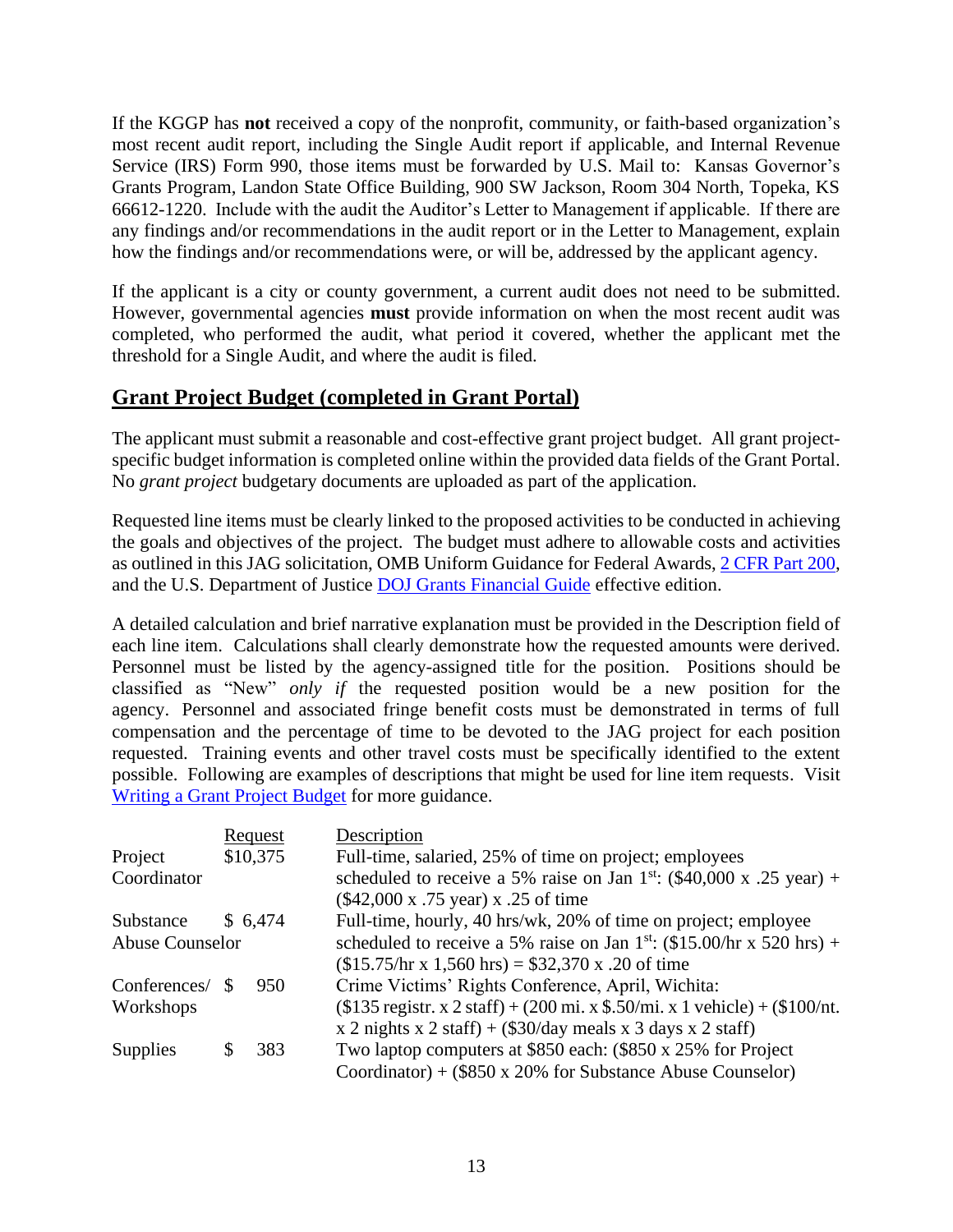# **Current and Next Fiscal Year Agency Budgets (separate document to upload)**

Upload the applicant's current and next fiscal year budgets, including balanced **income and expenses**. Include the fiscal period utilized by the agency. List all staff positions separately with their respective salaries/wages. If the applicant is under the umbrella of a larger entity, submit the budget developed for the applying program. Agency income must list **all** sources of financial support (i.e. foundations, government agencies, fund-raising events, individual contributions). For each income source, state the amount and its status (received, requested, committed, or projected). If the income is requested or projected, state the date the program expects to be notified of the funding decision or the date the program anticipates collecting the income. Include the appropriate pro-rated portion of this grant application request as budgeted income with a "requested" status. Also, be sure all line items requested in this application can be found in the program's budget for expenses.

Example of budget income only:

| Fiscal Year January 1-December 31, 2021 |                |                |       |
|-----------------------------------------|----------------|----------------|-------|
| <b>SOURCE:</b>                          | <b>AMOUNT:</b> | <b>STATUS:</b> | DATE: |
| City of $x'$                            | \$500,000      | Projected      | 7/21  |
| United Way                              | 5,000          | Received       | 1/21  |
| Walk-A-Thon                             | 500            | Collected      | 2/21  |
| '22 JAG-GOV                             | 4,443          | Requested      | 7/21  |
| <b>Total Organization Income</b>        | \$509,943      |                |       |

#### **\*Note:** -Budget expenses are also required. -Repeat for Next Fiscal Year.

# **Grant Management Capacity (separate document to upload)**

*NOTE***: If an applicant received a FY 2021 JAG award and the grant management capacity is unchanged from the applicant's FY 2021 JAG application, the applicant is not required to submit the information requested below and shall upload a signed document certifying to the continuation of the applicant's grant management capacity. If the grant management capacity changed from the applicant's FY 2021 application, please follow the instructions below.**

In accordance with requirements described in the OMB Uniform Guidance for Federal Awards, 2 C.F.R. Part 200, the KGGP must assess the applicant's ability and capacity to implement the proposed JAG project in full compliance with Federal statutes, regulations, and terms and conditions of a subgrant award. Applicants must upload as an attachment a document describing the following information:

- Written accounting policies and procedures and how often they are updated;
- Accounting system, when the current system was implemented, its level of automation, and type(s) of technology utilized, and any manual accounting processes used to complement the system;